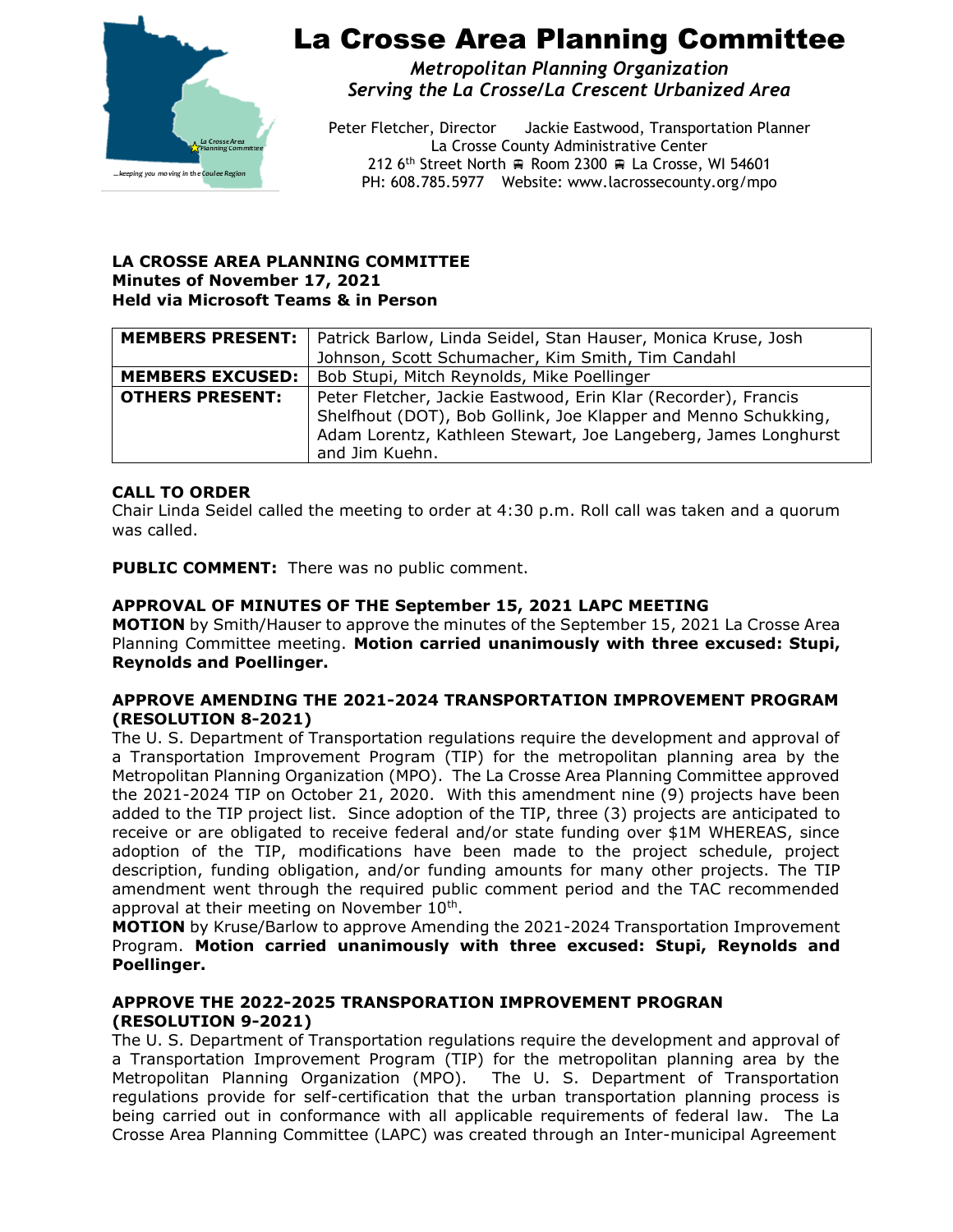

*Metropolitan Planning Organization Serving the La Crosse/La Crescent Urbanized Area*

Peter Fletcher, Director Jackie Eastwood, Transportation Planner La Crosse County Administrative Center 212 6<sup>th</sup> Street North  $\oplus$  Room 2300  $\oplus$  La Crosse, WI 54601 PH: 608.785.5977 Website: www.lacrossecounty.org/mpo

approved by all local units of government located within the La Crosse urbanized area as the urban planning body responsible for performing urban transportation planning. The LAPC is recognized by the Governors of Minnesota and Wisconsin as the MPO for the La Crosse/La Crescent area. The LAPC adopted the Beyond Coulee Vision 2040 Metropolitan Transportation Plan on September 16, 2020. Federal regulations dictate that projects included in the Transportation Improvement Program are also consistent with the Metropolitan Transportation Plan; The LAPC approves the 2022 - 2025 Transportation Improvement Program as being consistent with metropolitan plans and policies. The TIP went through the required public comment period and the TAC recommended approval at their meeting on November 10<sup>th</sup>.

**MOTION** by Johnson/Hauser to approve the 2022-2025 Transportation Improvement Program. **Motion carried unanimously with three excused: Stupi, Reynolds and Poellinger.**

#### **APPROVE THE MINNESOTA DEPARTMENT OF TRANSPORTATION 2022 SAFETY TARGETS (RESOLUTION 10-2021)**

The U.S. Department of Transportation established five performance measures for the Highway Safety Improvement Program (HSIP) within the National Performance Management Measures: Highway Safety Improvement Program; Final (23 CFR 490, Subpart B). The Minnesota Department of Transportation (MnDOT) established statewide calendar year 2022 targets for each of the five HSIP performance measures in accordance with 23 CFR 490.209. Metropolitan planning organizations (MPOs) must annually establish calendar year targets for each of the five HSIP performance measures by either agreeing to plan and program projects so that they contribute to the accomplishment of State HSIP targets or commit to quantifiable HSIP targets for the metropolitan planning area. In 2017 the LAPC made the decision to use state performance targets.

**MOTION** by Smith/Johnson to approve The Minnesota Department of Transportation 2022 Safety Targets. **Motion carried unanimously with three excused: Stupi, Reynolds and Poellinger.**

## **APPROVE WISCONSIN DEPARTMENT OF TRANSPORTATION TRANSIT ASSET MANAGEMENT (TAM) TARGETS (RESOLUTION 11-2021)**

The U.S. Department of Transportation under 49 CFR Part 625 established performance measures for Transit Asset Management (TAM) to include four (4) State of Good Repair (SGR) performance measures for equipment, rolling stock, infrastructure, and facilities. Each Tier II transit provider must develop its own TAM plan or participate in a group TAM plan. The Wisconsin Department of Transportation (WisDOT) has developed a group TAM Plan for its Tier II subrecipients. The La Crosse Municipal Transit Utility and Onalaska Shared Ride (OSR) have agreed to participate in the WisDOT group TAM Plan. TAM targets must be established annually through a coordinated process among the Sponsor (WisDOT), the Tier II participants (MTU, OSR), and the Metropolitan Planning Organization (La Crosse Area Planning Committee).

**MOTION** by Kruse/Barlow to approve the Wisconsin Department of Transportation Transit Asset Management (TAM) Targets. **Motion carried unanimously with three excused: Stupi, Reynolds and Poellinger.**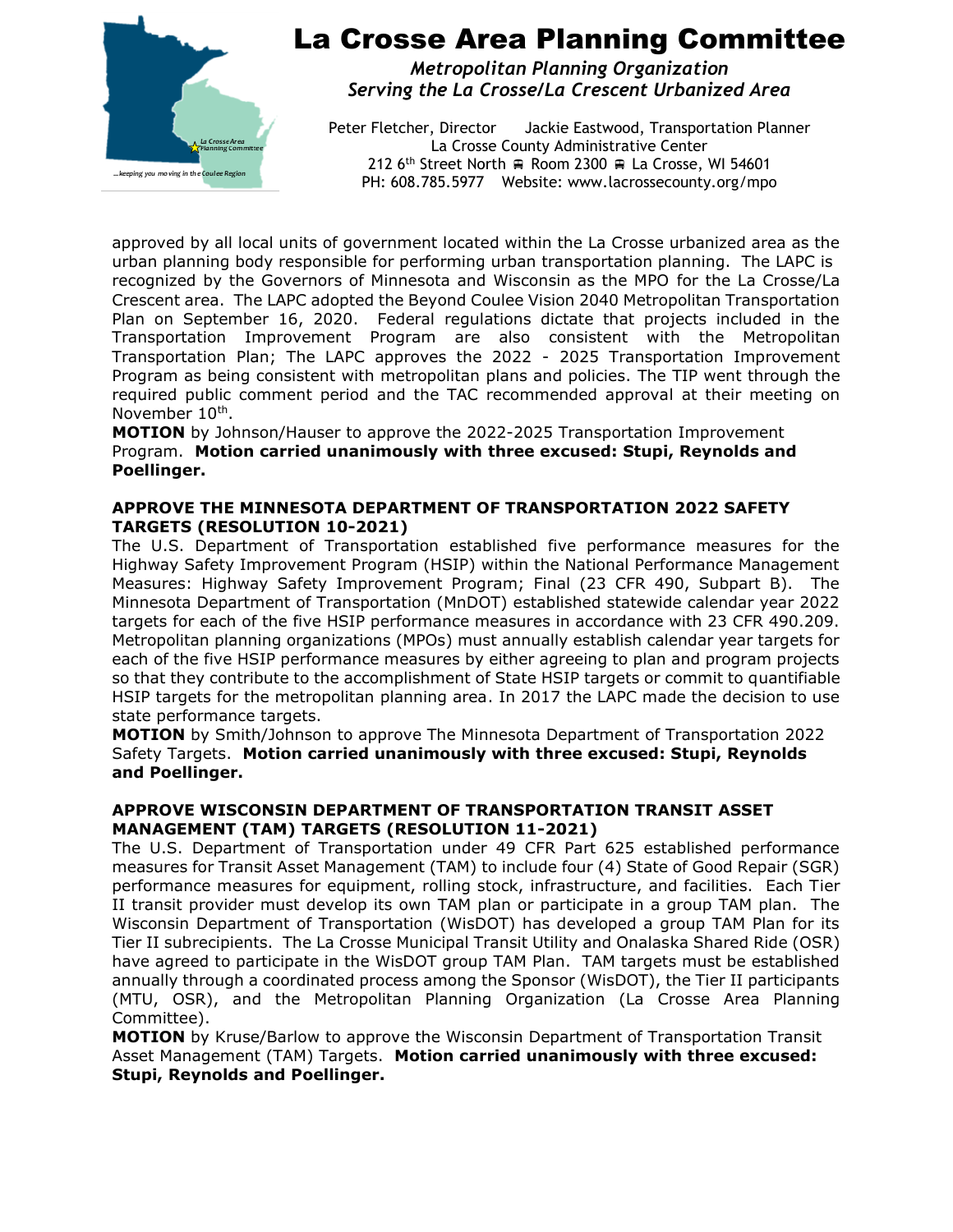

*Metropolitan Planning Organization Serving the La Crosse/La Crescent Urbanized Area*

Peter Fletcher, Director Jackie Eastwood, Transportation Planner La Crosse County Administrative Center 212 6<sup>th</sup> Street North  $\oplus$  Room 2300  $\oplus$  La Crosse, WI 54601 PH: 608.785.5977 Website: www.lacrossecounty.org/mpo

#### **APPROVE 2022 PLANNING WORK PROGRAM FOR THE LA CROSSE AREA PLANNING COMMITTEE (RESOLUTION 12-2021)**

The La Crosse Area Planning Committee (LAPC) was created as the MPO for the La Crosse and La Crescent Metropolitan Planning Area through an Intermunicipal Agreement approved by all local units of government located within the La Crosse Planning Area as the metropolitan planning body responsible for performing transportation planning. The LAPC is recognized by the Governors of Minnesota and Wisconsin as the transportation planning policy body for the La Crosse and La Crescent Planning Area. The LAPC certifies that the metropolitan transportation planning process is addressing major issues facing the metropolitan planning area and is being conducted in accordance with all applicable requirements of § 450.336 of Title 23. The LAPC commits to providing the local match required for planned projects and programs. MnDOT, WisDOT and Federal Highways have all reviewed the work program and have no objections.

**MOTION** by Hauser/Smith to approve the 2022 Planning Work Program for the LAPC. **Motion carried unanimously with three excused: Stupi, Reynolds and Poellinger.**

## **APPROVE RANKED LIST OF STP-URBAN PROJECTS**

Applications were due to the Wisconsin Department of Transportation central office by October 15, 2021. There were 10 applications in the MPO planning area and there is \$4,028,000 available in funding. The applications were ranked and the approved rankings will be sent on to WisDOT. Projects funded include City of La Crosse ( $6<sup>th</sup>$  St.) at 80% (\$2,216,000), City of Onalaska (Midwest Dr.) at 80% (\$751,608), Village of West Salem (City Loop Dr.) at 80% (\$451,356), Village of West Salem (Mark St.) at 80% (\$131,930), and City of Onalaska (Theater Road Roundabout) at 72% (\$478,002).

**MOTION** by Candahl/Barlow to approve ranked listed of STP-Urban projects. **Motion carried unanimously with three excused: Stupi, Reynolds and Poellinger.**

#### **DRAFT REGIONAL TRANSIT DEVELOPMENT PLAN FOR LA CROSSE MTU, SMRT, ONALASKA SHARED RIDE – PRESENTATION BY SRF CONSULTING**

Joe Klapper and Menno Schukking from SPF Consulting gave a presentation on the regional transit development plan. The plan must be completed by years end.

#### **DIRECTORS REPORT**

- TAP applications are out and the communities have been notified. Applications are due January 28, 2022.
- Jackie Eastwood showed the committee the new web map for the TIP and a new route mapping application for SMRT, MTU and OSR was discussed. This new web map is a live map and will show the projects being worked on.

## **OTHER BUSINESS** - none noted.

#### **FUTURE AGENDA ITEMS**

• 2022-2025 Transportation Improvement Program

## **NEXT MEETING DATE: Wednesday, January 19, 2022**